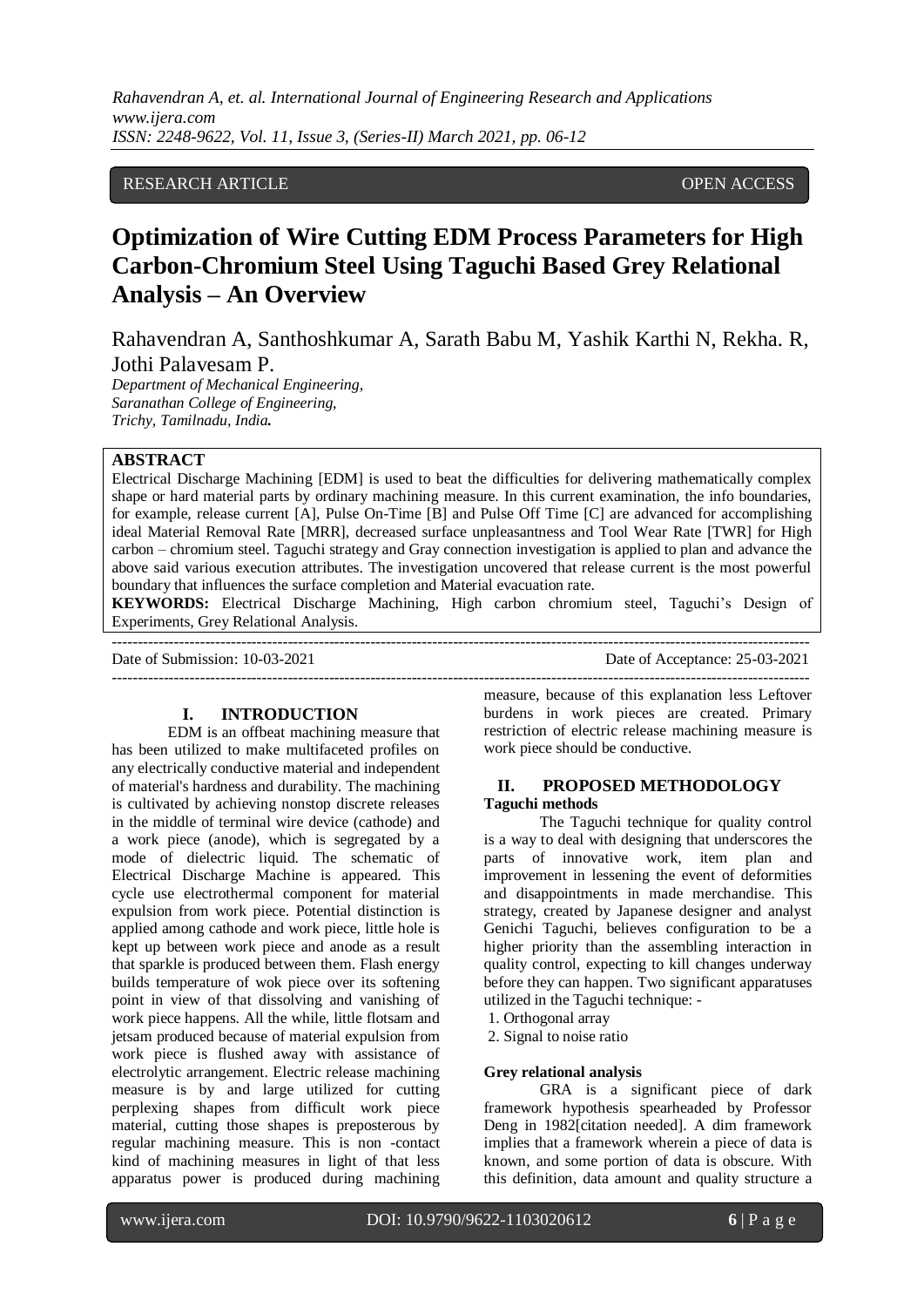continuum from an absolute absence of data to finish data – from dark through dim to white. Since vulnerability consistently exists, one is in every case some place in the center, somewhere close to the boundaries, some place in the ill-defined situation. Dim examination at that point goes to a reasonable arrangement of articulations about framework solutions [specify]. At one extraordinary, no arrangement can be characterized for a framework with no data. At the other outrageous, a framework with wonderful data has an interesting arrangement. In the center, dark frameworks will give an assortment of accessible arrangements. Dim investigation does not endeavor to locate the best arrangement, yet gives strategies to deciding a decent arrangement, a suitable answer for true issues. At first, the dim technique was adjusted to successfully examine air contamination and along these lines used to explore the nonlinear various dimensional model of the financial exercises' effect on the city air pollution. It has additionally been utilized to consider the exploration yield and development of countries.

# **III. LITERATURE REVIEW**

Amite sh Goswami et al. [18] (2017) discussed in their paper that MRR (52.31%) and SR (74.69%), WWR is mainly affected by wire offset parameter. They used the process version of WEDM. The workpiece and electrode such Nimonic-80A & Brass Wire 0.25 mm. The Optimization Technique are Taguchi L27 Orthogonal Array and GRA. The input variables are Ton, Toff, Ip, WO. Cp and the output variables are MRR, Ra, WWR. Finally, they concluded that Ton is the major influencing factor for MRR (52.31%) and SR (74.69%), WWR is mainly affected by wire offset parameter.

Ashis h Goyal et al. [19] (2017) discussed in their paper that for cryogenic treated tool Current and pulse on time are the main influencing parameters. They used the process version of WEDM. The workpiece and electrode such as Inconel-625 & Zn. coated brass wire and Cry. treated Br. wire 0.25 mm. The Optimization Technique are Taguchi L18 Orthogonal Array. The input variables are Tool electrode, Ip,Ton, Toff, WF. and the output variables is MRR, Ra. Finally, they concluded that Cryogenic treated tool gives best result for MRR and Surface Roughness. For cryogenic treated tool Current and pulse on time are the main influencing parameters.

J. Udaya Prakash et al. [20] (2017) discussed in their paper that Gap voltage (V) is major influencing factor for MRR. They used the process version of WEDM. The workpiece and electrode such as AMC (Al-356/B4C/Fly ash) & Brass wire of  $\phi$  0.25 mm. The Optimization Technique are Taguchi L27 Orthogonal Array. The input variables are Ton, Toff, V, WF, % Reinforcement. and the output variables is MRR. Finally, they concluded that Gap voltage (V) is major influencing factor for MRR.

Ashis h Goyal et al. [21] (2017) discussed in their paper that Good surface quality. They used the process version of WEDM. The workpiece and electrode such as NA- 80A & Cryo. treated brass wire of  $\phi$  0.25 mm. The Optimization Technique are Taguchi L27 Orthogonal Array. The input variables are Ton, Toff, WF, Ip. and the output variables is MRR,Ra . Finally, they concluded that Good surface quality is obtained when machined with cryogenic treated brass wire as compared to normal brass wire by maintain machine parameter at same condition.

Pragadish et al. [22] (2016) discussed in their paper that Microstructure images damage. They used the process version of Dry EDM. The workpiece and electrode such as AISI D2 steel & Cu. electrode of  $\phi$  10 mm & O<sub>2</sub> gas. The Optimization Technique are Taguchi L27 Orthogonal Array and GRA. The input variables are Ip, Ton, V, Gas pressure and the output variables is MRR,Ra. Finally, they concluded that Microstructure images shows that Small micro cracks & less HAZ at optimal condition as compared to normal condition.

Mand eep kumar et al. [23] (2016) discussed in their paper that significant factors for MRR& Ra. They used the process version of WEDM. The workpiece and electrode such as Inconel X-750. The Optimization Technique are Taguchi L27 Orthogonal Array and GRA. The input variables are Ton, Toff, V, Ip, WF, WT and the output variables are CS, Ra. Finally, they concluded that Ton, Toff, V, Ip are significant factors for MRR& Ra.

U.A Dabade et al. [24] (2016) discussed in their paper that Result getting from this study is Pulse on time has more impact on MRR, SR, Kw. They used the process version of WEDM. The workpiece and electrode such as Inconel -718 & Zn. coated Br. wire of ϕ 0.25mm. The Optimization Technique are Taguchi L8 Orthogonal Array. The input variables are Ton, Toff, Ip, W.F, W.T, SV and the output variables are MRR, Ra, KW, D.D. Finally, they concluded that Result getting from this study is Pulse on time has more impact on MRR, SR, Kw.

Vijay Verma et al. [25] (2015) discussed in their paper that Micro cracks increases with increases in Ton value & reducing Toff value. They used the process version of EDM. The workpiece and electrode such as Ti-6Al-4V & copper electrode. The Optimization Technique are Taguchi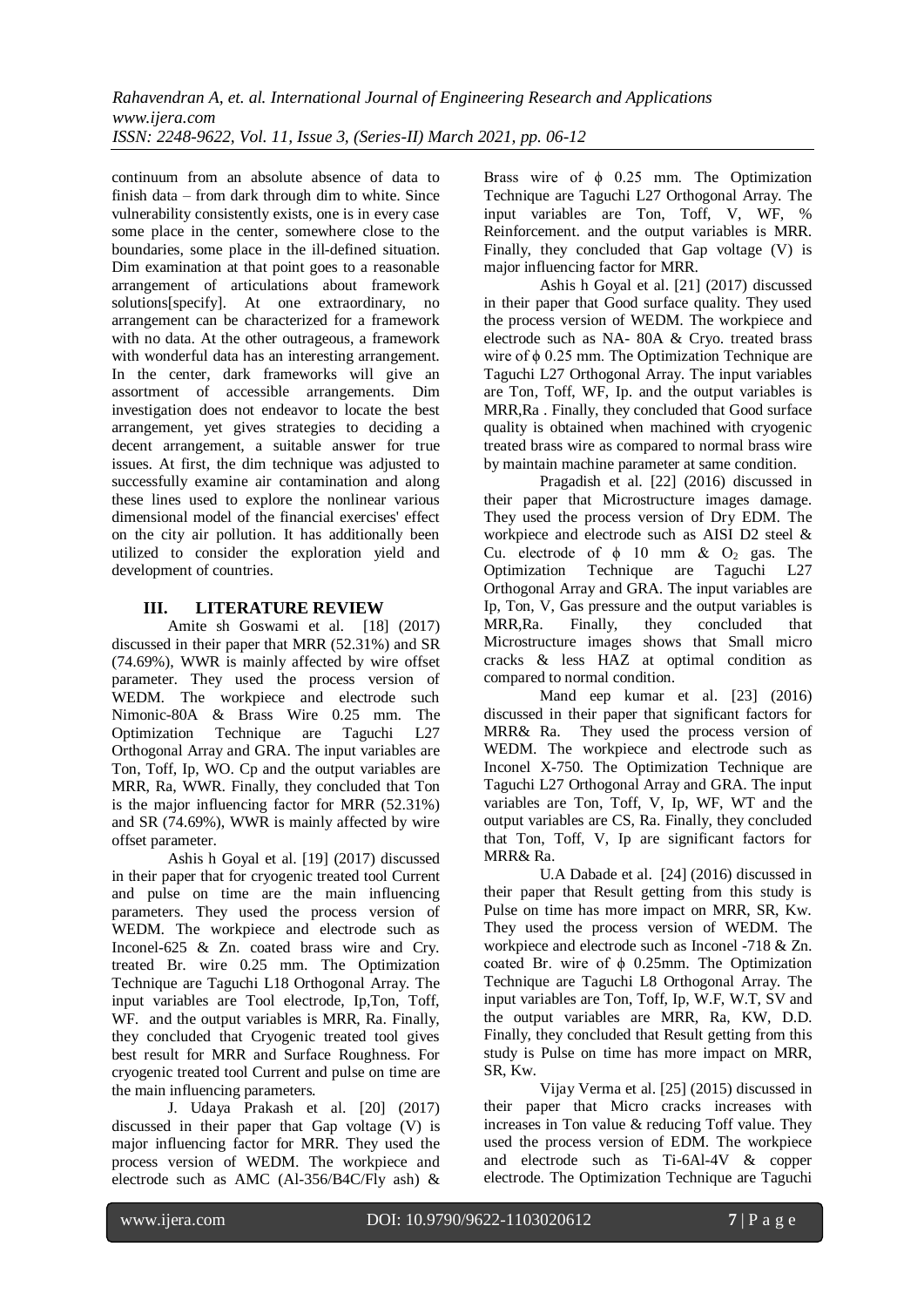L9 Orthogonal Array. The input variables are Ton, Toff, Fp,V. and the output variables is MRR, TWR, Ra. Finally, they concluded that Micro cracks increases with increases in Ton value & reducing Toff value.

Mura hari Kolli et al. [26] (2015) discussed in their paper that Ip. Ra & RLT influence by the Cp & Ip. They used the process version of PMEDM. The workpiece and electrode such as Ti-6Al-4V & Cu. Elec. of  $\phi$  14 mm & Graphite powder. The Optimization Technique are Taguchi L9 Orthogonal Array. The input variables are Ip, Surfactant conc., Cp and the output variables MRR,Ra, TWR, RLT. Finally, they concluded that MRR & TWR influenced by the Ip. Ra & RLT influence by the Cp & Ip.

G. Ugrasen et al. [27] (2015) discussed in their paper that Ton is major influencing parameter for all response variables They used the process version of WEDM. The workpiece and electrode such as Surfactant HCHCr & Molybdenum wire of ϕ 0.18mm. The Optimization Technique are Taguchi L27 Orthogonal Array. The input variables are Ton, Toff, Ip, Bed speed and the output variables MRR, Ra. Finally, they concluded that Ton is major influencing parameter for all response variables i.e., MRR, Ra & Accuracy.

R. Bobbili et al. [28] (2015) discussed in their paper that study reveals that MRR, SR & Ip are improved with 6% error by employing grey relation analysis. They used the process version of WEDM. The workpiece and electrode such as (6063 alloy) & Zinc coated Brass wire of  $\phi$  0.25 mm. The Optimization Technique are Taguchi L18 Orthogonal Array and GRA. The input variables are Ton, Toff, Ip, V and the output variables MRR, SR, Ip. Finally, they concluded that This study reveals that MRR, SR & Ip are improved with 6% error by employing grey relation analysis.

V. Chengal Reddy et al. [29] (2015) discussed in their paper that After optimization MRR increased from 0.0522(gm/min) to 0.153(gm/min). Ra decreased from 3.261μm to 2.861 μm. Kw decreased from 0.365mm to 0. 257mm.They used the process version of WEDM. The workpiece and electrode such as Aluminium HE30 & Brass Wire as electrode. The Optimization Technique are Taguchi L27 Orthogonal Array and GRA. The input variables are Ton, Toff, Ip, WT, Upper flush, Lower flush. and the output variables MRR, Ra, Kw Finally, they concluded that After optimization MRR increased from 0.0522(gm/min) to 0.153(gm/min). Ra decreased from 3.261μm to 2.861 μm. Kw decreased from 0.365mm to 0.257mm.

Mitali S. Mahatre et al. [30] (2014) discussed in their paper that Cu. Elec. is better than Al. it gives max.MRR, Min. Ra & min. TWR as compared to Al electrode. They used the process version of EDM. The workpiece and electrode such as Ti-6Al-4V & Cu. & Al. electrode. The Optimization Technique are Taguchi L18 Orthogonal Array and GRA. The input variables are Ton, V, Ip, %Duty cycle, Electrode type and the output variables MRR, TWR, Ra Finally, they concluded that Cu. Elec. is better than Al. it gives max.MRR, Min. Ra & min. TWR as compared to Al electrode.

M.Y. Lin et al. [31] (2014) discussed in their paper that Electrode depletion is decreased from 129.1 to 70.6 μm & overcut decreased from 20.00 to 16.23 μm. They used the process version of EDM. The workpiece and electrode such as Ti-6Al-4V & Tungsten carbide tool of  $\phi$  0.2. The Optimization Technique are Taguchi L9 Orthogonal Array and GRA. Finally, they concluded that Electrode depletion is decreased from 129.1 to 70.6 μm & overcut decreased from 20.00 to 16.23 μm.

G. Talla et al. [32] (2014) discussed in their paper that in multi response optimization max MRR & min Ra is obtained at Ip of 3A, Ton of 150μs & Cp of 6g/L. They used the process version of PMEDM. The workpiece and electrode such as Al. metal matrix composite (Al- Al2O3) & Cu. The Optimization Technique are Taguchi L18 Orthogonal Array and GRA. Finally, they concluded that in multi response optimization max MRR & min Ra is obtained at Ip of 3A, Ton of 150μs & Cp of 6g/L.

B.Mo han et al. [33] (2014) discussed in their paper that Gray relational grade is improved by 3.4%.Tool (electrode) material parameter plays important role as compared to others parameters. They used the process version of EDM. The workpiece and electrode such as AISI 202 steel & WC, Br & Cu electrode The Optimization Technique are Taguchi L27 Orthogonal Array and GRA. Finally, they concluded that Gray relational grade is improved by 3.4%. Tool (electrode) material parameter plays important role as compared to other parameters.

Manja iah M. et al. [34] (2014) discussed in their paper that Error between predicted and experimental value for MRR & Ra. They used the process version of WEDM. The workpiece and electrode such asTi Ni Cu& Br. wire of  $\phi$  0.25 mm. The Optimization Technique are Taguchi L18 Orthogonal Array. Finally, they concluded that Error between predicted and experimental value for MRR & Ra are 3.22% & 5.73% respectively.

Shivk and Tilekar et al. [35] (2014) discussed in their paper that Ton has more effect on Ra of AL. and Ip has more effect on Ra of MS. On the other hand, WF and Ton has more influences on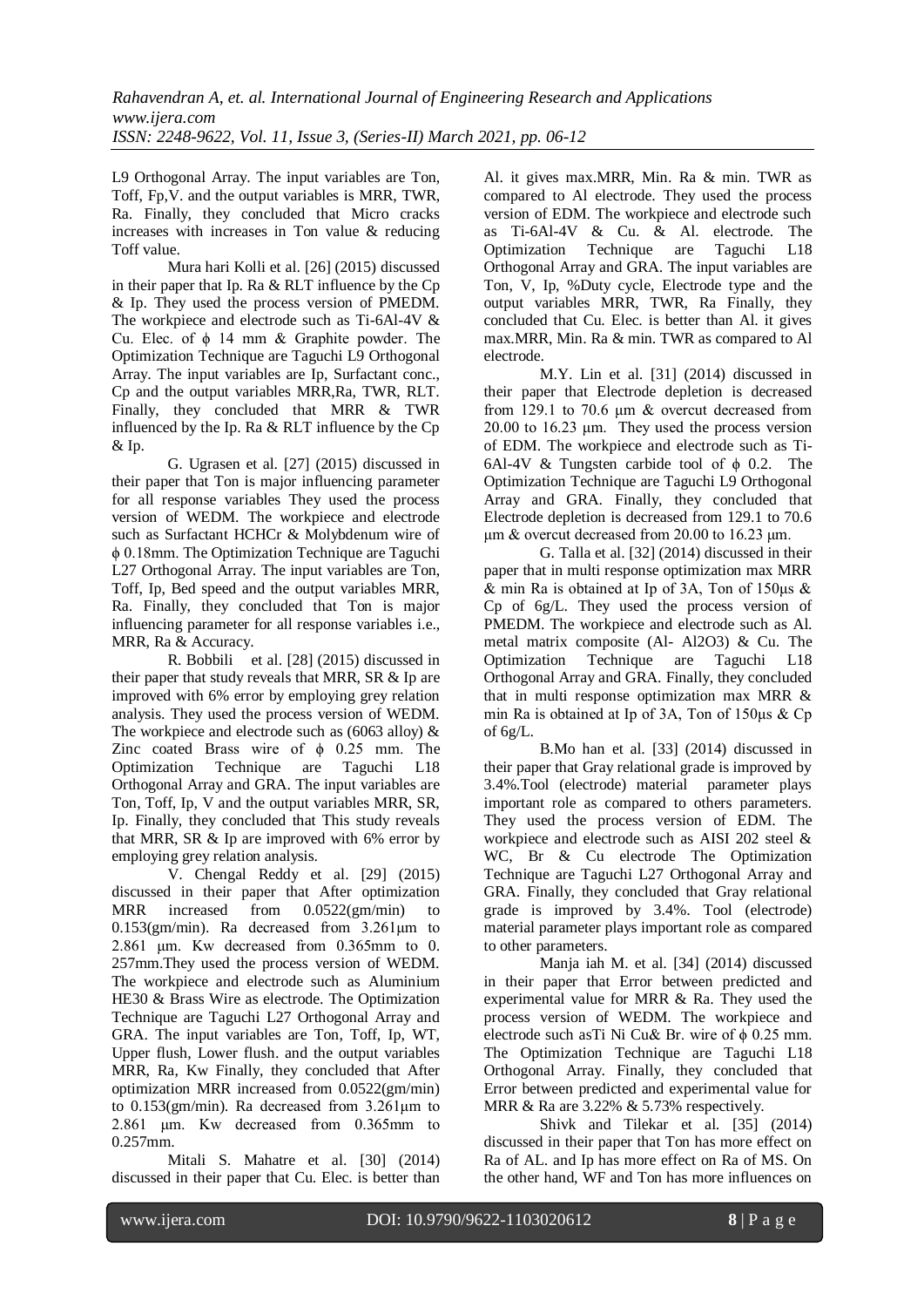KW of Al & MS. The workpiece and electrode such as Al. and MS & Brass Wire of  $\phi$  0.25 mm. The Optimization Technique are Taguchi L18 Orthogonal Array Finally, they concluded that Ton has more effect on Ra of AL. and Ip has more effect on Ra of MS. On the other hand, WF and Ton has more influences on KW of Al & MS.

Amite sh Goswami et al. [36] discussed in their paper that Ton and Toff are more significant parameters for MRR for WWR. version of WEDM is used. The Optimization Technique are Taguchi L27 Orthogonal Array and GRA. Finally, they concluded that Ton and Toff are more significant parameters for MRR For WWR (Ton x Toff, Ton X Ip) affect more. RL increases with increasing parameters Ton and Ip.

Anan d S Shivade et al. [37] discussed in their paper that For DD most affecting factors are Ip and WS. For MRR is mostly affected by current and pulse. version of WEDM is used. The Optimization Technique are Taguchi L9 Orthogonal Array and GRA. Input are Ton, Toff, IP, Wire Speed and output parameters are MRR, DD, MT. Finally, they concluded that For DD most affecting factors are Ip and WS. For MRR is mostly affected by current and pulse on time parameters value.

G. Rajyalakshami et al. [38] (2013) discussed in their paper that MRR is increased from 119.625 to 125.85 mm /min and SR is reduced from 1.68 to 1.44 μs, Spark gap reduced to 0.015 to 0.013mm version of WEDM is used. The Optimization Technique are Taguchi L9 Orthogonal Array and GRA. Finally, they concluded that For MRR is increased from 119.625 to 125.85 mm/min and SR is reduced from 1.68 to 1.44 μs, Spark gap reduced to 0.015 to 0.013mm.

J. Udaya Praskash et al. [39] (2013) discussed in their paper that V is significant factor mostly affecting MRR. V & WF are significant factors for Ra. version of WEDM is used. Ton, WF, V, %, Reinforcement are input parameters. The Optimization Technique are Taguchi L16 Orthogonal Array and GRA. Finally, they concluded that V is significant factor mostly affecting MRR. V & WF are significant factors for Ra.

M. Durairaj et al. [40] (2013) discussed in their paper that For MRR and Kerf width Pulse on time is major influencing factor. V, WF, Ton, Toff. Are input parameters and the output parametesr are Kw & Ra. The Optimization Technique

are Taguchi L16 Orthogonal Array. SS304 steel & Brass Wire of φ 0.25mm are the materials used. Finally, they concluded that For MRR and Kerf width Pulse on time is major influencing factor.

### **IV. EXPERIMENTAL WORK Materials**

# High carbon-chromium: The D series

The D plan of the cold work class of equipment gets ready, which at first included sorts D2, D3, D6, and D7, contains some place in the scope of 10% and 13% chromium (which is inquisitively high). These gets ready hold their hardness up to a temperature of 425  $^{\circ}$ C (797  $^{\circ}$ F). Ordinary applications for these instruments plan consolidate fabricating passes on, fail miserably extending pass on squares, and drawing bites the dust. In light of their high chromium content, certain D-type gadget plans are routinely seen as faultless or semi-unadulterated, at any rate their utilization block is incredibly limited on account of the precipitation of the greater part of their chromium and carbon constituents as carbides.

# **CHEMICAL COMPOSITION**

Table shows the chemical composition of high carbon chromium.

| <b>Element</b> | <b>Percentage</b> |
|----------------|-------------------|
| C              | 1.5%              |
| Cr             | $11.0 - 13.0%$    |
| Mn             | 0.45%             |
| P              | 0.030%            |
| S              | 0.030%            |
| V              | 1.0%              |
| Mo             | 0.9%              |
| Si             | 0.30%             |

### **MECHANICAL PROPERTIES**

Table shows Mechanical Properties of High carbon Chromium.

| <b>Property</b>         | <b>Value</b> |
|-------------------------|--------------|
| Density                 | $7.85$ g/cm3 |
| <b>Pliers Hardness</b>  | 45 HRC       |
| <b>Cutters Hardness</b> | 63 HRC       |
| Medical-Grade           | 67-68 HRC    |
| <b>Cutters Hardness</b> |              |
| Tensile strength,       | 2400 MPa     |
| ultimate                |              |
| Yield stress            | 1800 MPa     |
| Elongation, break       | 40%          |
| Modulus<br>of           | $212$ GPa    |
| elasticity              |              |

# **V. EXPERIMENTAL ANALYSIS MATERIAL REMOVAL RATE:**

Material removal rate (MRR) is the measure of material eliminated per time unit (as a rule each moment) when performing machining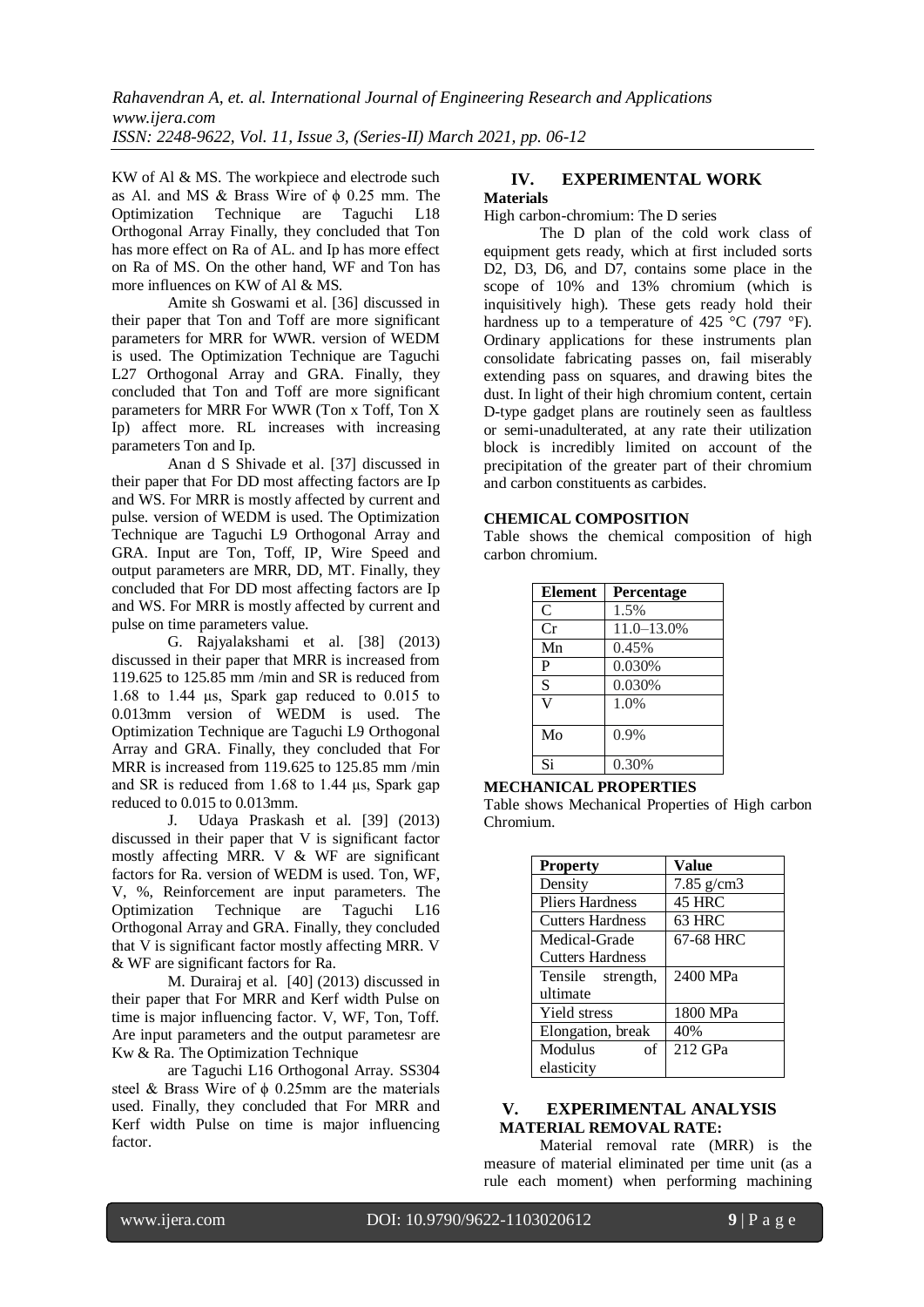activities like utilizing a machine or processing machine. The more material eliminated each moment, the higher the material expulsion rate. The MRR is a solitary number that empowers you to do this. It is an immediate pointer of how proficiently you are cutting, and how productive you are. MRR is the volume of material wiped out every second. The higher your cutting limits, the higher the MRR. Expressed in another manner, the MRR is comparable to the volume of development outlined as a prompt delayed consequence of the removal from the workpiece per unit of time during a cutting activity. The Material evacuation rate in a work cycle can be resolved as the significance of the cut, times the width of the cut, times the feed rate. The material evacuation rate is commonly estimated in cubic centimeters each moment (cm3/min).

The material removal rate is calculated by using formula:

#### **MRR=**

| (weightbeforedrilling-weightafterdrilling ) (mm $^3$ ) |     |
|--------------------------------------------------------|-----|
| machiningtime*density                                  | (s) |

## **Electrode wear rate:**

EDM is a sort of machining of deciphering the state of the terminal to the workpiece, and the state of the anode is harmed by flashes. This harm is classified "anode wear". The proportion of the measure of machining of the workpiece and the measure of cathode wear is designated "terminal wear proportion", and it is significant on translating the state of the anode to the workpiece. Anode wear proportion changes because of "the blend of cathode and workpiece material", "the extremity of the voltage to apply", "the length of the flash, etc.The Electrode wear rate is calculated by using formula:

### **EWR=**

(initial weight of tool - tool weight after machining) Time

#### **Surface roughness testing:**

Surface harshness frequently abbreviated to unpleasantness, is a part of surface. It is measured by the deviations toward the ordinary vector of a genuine surface from its optimal structure. In the event that these deviations are huge, the surface is harsh; in the event that they are little, the surface is smooth. In surface metrology, unpleasantness is normally viewed as the high-recurrence, shortfrequency segment of a deliberate surface. Nonetheless, practically speaking it is regularly important to know both the sufficiency and recurrence to guarantee that a surface is good for a reason.

### **GREY RELATIONAL ANALYSIS:**

In GRA, information pre-handling is needed since the reach and unit in one information grouping may vary from the others. Information prepreparing is additionally essential when the grouping dissipate range is excessively enormous, or when the headings of the objective in the arrangement are unique. Information pre-preparing is a cycle of moving the first succession to an equivalent grouping.

#### **Step 1:**

The first step in GRA is normalization. This can be done by using the following formula.

For Larger-the-better,

$$
x_i^* = \frac{x_i(k) - \min x_i(k)}{\min x_i(k) - \min x_i(k)} - \dots - (1)
$$

For Smaller-the-better,  $x_i^* = \frac{\max x_i(k) - x_i(k)}{\min x_i(k)}$  $\min x_i(k) - \min x_i(k)$  $---(2)$ 

Where,  $x_i^*$  and  $x_i(k)$  are the succession after the information pre-preparing and Comparability grouping separately,  $k=1$  for Responses; i=1, 2, 3, ... 9 for try Numbers 1 to 9. **Step 2:**

The next step is to find the Grey Relational Coefficient  $\varepsilon_i(k)$ using the formula given below.  $\varepsilon_i(k) = \frac{\Delta}{4}$  $\Delta_{0i}$ -------(3)

Where ε is recognizing or distinguishing proof coefficient (here it is taken as 0.5),  $\Delta_{min}$  and  $\Delta_{max}$ are the base and most extreme deviation arrangement esteems and  $\Delta_{0i}(k)$  is the deviation succession esteem for the social trial. It can be found from the following formula.

$$
\Delta_{0i}(k) = |x_0^* - x_i^*(k)|
$$

### **Step 3:**

Using the Grey Relational Coefficient values, the Grey Relational Grade  $(\gamma_i)$  for the experiments is obtained considering the two output responses. The formula used for this purpose is given below.

$$
\gamma_i = \frac{1}{2} \left( \varepsilon_i(1) + \varepsilon_i(2) \right) \quad \text{---}(5)
$$

**Step 4:**

The final step is to find the Grey relational grade for each factor at various levels by finding the mean grey relational grade for each level.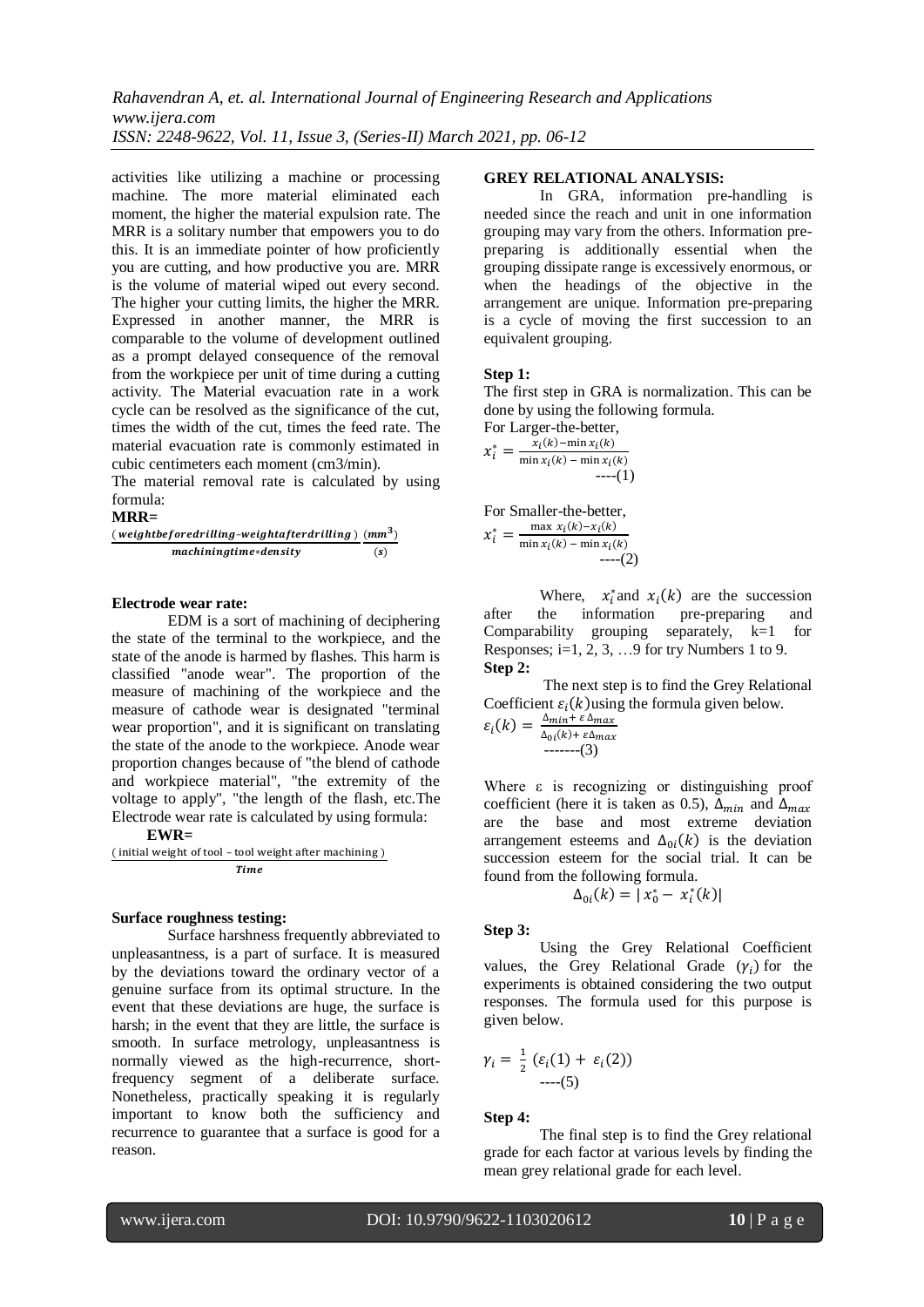*Rahavendran A, et. al. International Journal of Engineering Research and Applications www.ijera.com ISSN: 2248-9622, Vol. 11, Issue 3, (Series-II) March 2021, pp. 06-12*

### **VI. CONCLUSION**

From composing review related to OPTIMIZATION OF WIRE CUTTING EDM PARAMETERS FOR HIGH CARBON CHROMIUM STEEL USING TAGUCHI BASED GRAY RELATIONAL ANALYSIS–AN OVERVIEW following insights are made. Taguchi system helps with finding ideal level of cycle limits to get ideal assessment of each response variable for instance MRR, Ra, etc autonomously. The huge favored situation of the Taguchi methodology is that it helps in the improvement of thing quality by giving results close to the mean of centered worth rather than an impetus inside verifiable showed limit. Taguchi procedure is the basic, straight Forward, and essential gadget for smoothing out. Another favored position is that improvement in effectiveness with measure length decline. The even display also helps for the decreased number of assessments drove for a particular number of cycle limits having a specific number of levels. The Principal obstruction of the Taguchi method is that results getting from Taguchi technique are simply relative. Taguchi procedure not overall demonstrates which limit incredibly affects the introduction characteristics regard. The even display doesn't analyze explicit components mix because of that this method isn't gifted to give an association between those variables. Taguchi technique is furthermore not applicable to those cycles that changes with time for instance unique cycles. The Upside of faint social procedure is that it is in like manner appropriate when given information is deficient or given data is discrete and find tangled interrelationship between various performing credits. EDM response variable, for instance, material departure rate and surface obnoxiousness are Generally influenced by assortment of heartbeat on time and current. The composing open on response factors, for instance, recast layer thickness and blaze opening is pitiful. Study on progression of wire cutting EDM measure limits using Taguchi and faint social assessment is less when stood out from other changed variations of EDM. At long last, Taguchi procedure and faint social examination makes measure generous just by defining measure limits at ideal level considering that creation rate and nature of thing additions.

# **REFERENCES**

- [1]. K.H. HO, S.T. Newman. "State of the art electrical discharge machining (EDM)" International Journal of Machine Tools & Manufacture 43 (2003) 1287–1300.
- [2]. Phadke MS.Quality Engineering Using Robust Design, Prentice-Hall, Englewood Cliffs, NJ, 1989.
- [3]. K. M. Patel, Pulak M. Pandey, P.Venkateswara Rao. "Optimisation of process parameters for multi-performance characteristics in EDM of Al2O3 ceramic composite" Int J Adv Manuf Technol (2010) 47:1137–1147.
- [4]. Ramanuj Kumar, Soumikh Roy, Parimal Gunjan, Abhipsa Sahoo, Divya Deb Sarkar, Rabin Kumar Das. "Analysis of MRR and Surface Roughness in Machining Ti-6Al-4V ELI Titanium Alloy Using EDM Process" Procedia Manufacturing 20 (2018) 358–364.
- [5]. K. Buschaiah, M.JagadeeswaraRaob, A. Krishnaiah "Investigation On The Influence Of Edm Parameters On Machining Characteristics For Aisi 304" Materials Today: Proceedings 5 (2018) 3648–3656.
- [6]. Shailesh S.Shirguppikar, Uday A. Dabade "Experimental Investigation of Dry Electric Discharge Machining (Dry EDM) Process on Bright Mild Steel" Materials Today: Proceedings 5 (2018) 7595–7603.
- [7]. Vaibhav Gaikwad, VijayKumar S. Jatti. "Optimization of material removal rate during electrical discharge machining of cryo-treated NiTi alloys using Taguchi's method" Journal of King Saud University – Engineering Sciences (2018) 30, 266–272.
- [8]. Nimo Singh Khundrakpam, Gurinder Singh Brar, Dharmpal Deepak."Grey-Taguchi Optimization of Near Dry EDM Process Parameters on the Surface Roughness" Materials Today: Proceedings 5 (2018) 4445– 4451.
- [9]. Ugrasen G, M R Bhagawan Singh, H V Ravindra. "Optimization of Process Parameters for SS304 in Wire Electrical Discharge Machining using Taguchi Technique", Materials Today Proceedings (2018) 2877-2883.
- [10]. S. Banerjee, B. Panja and S. Mitra. "Study of MRR for EN47 Spring Steel in WEDM" Materials Today: Proceedings 5 (2018) 4283– 4289.
- [11]. P.Sneha, A.Mahamani, Ismail Kakaravada."Optimization of Wire Electric Discharge Machining Parameters in Machining of Ti-6Al4V Alloy" Materials Today: Proceedings 5 (2018) 6722–6727.
- [12]. G. Anand, Dr. S.Satyanarayana, Dr. M. Manzoor Hussain. "Optimization of Process Parameters in EDM with Magnetic Field Using Grey Relational Analysis with Taguchi Technique" Materials Today: Proceedings 4 (2017) 7723–7730.
- [13]. S. Tripathy, D.K.Tripathy. "Surface Characterization and Multi-response